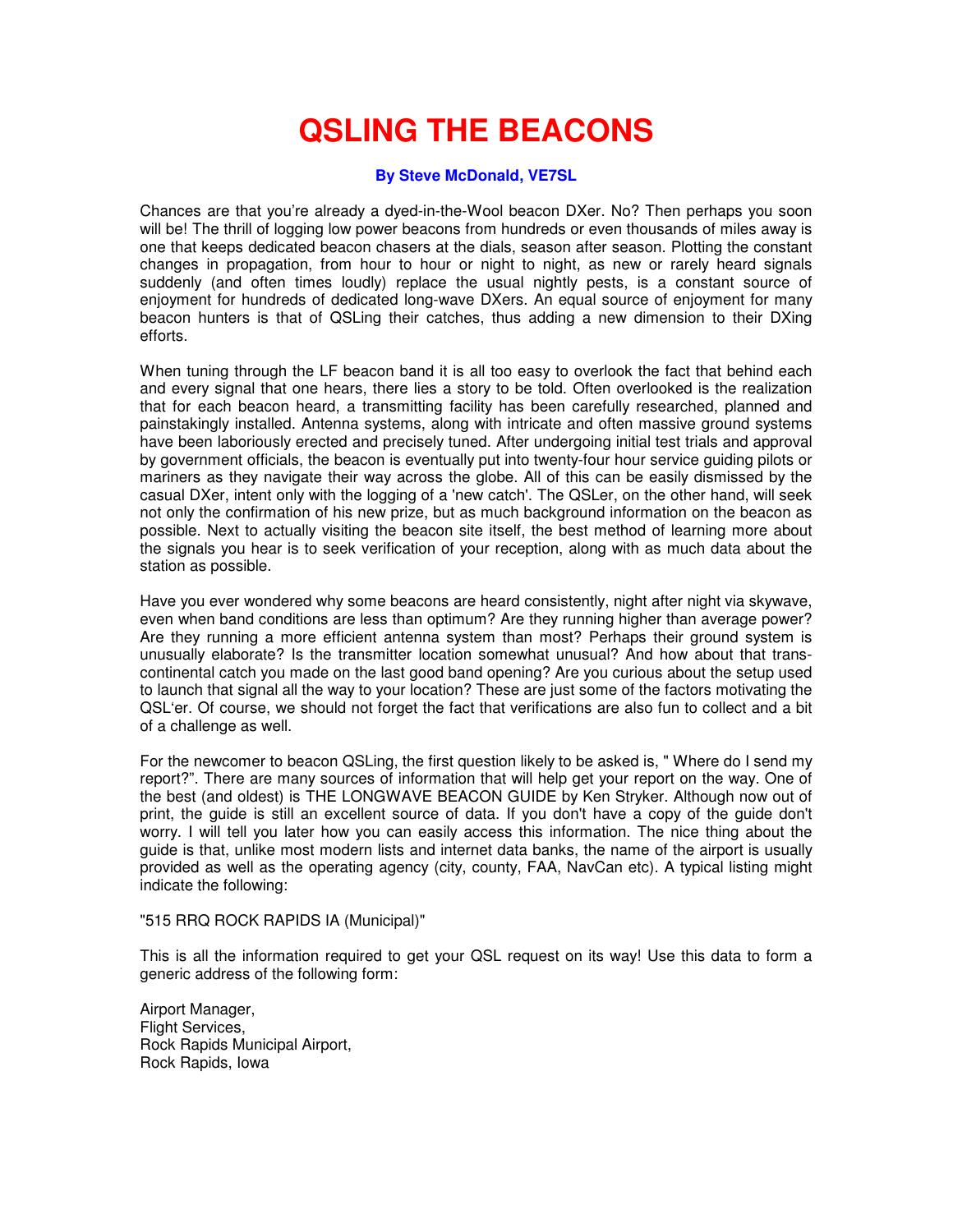If the Beacon Guide indicates that it is an FAA controlled facility, then the generic address can be modified to:

FAA FIELD OFFICE NAME OF AIRPORT City, State

Another typical listing taken from the guide would be, for example:

"408 MW - MOSES LAKE WA (Grant Co. - Pelly) FAA"

Since the guide indicates that it is an FAA controlled site, the generic address would be:

FAA FIELD OFFICE GRANT COUNTY AIRPORT Moses Lake, Washington

Note that "Pelly" is the name of the beacon itself and is not part of the actual mailing address. This method will work for most U.S. aerobeacon sites. Canadians are another story and a bit of a challenge. They are, however, excellent QSLers!

A large percentage of Canadian beacons are maintained by the government under the authority of NAVIGATION CANADA or NAVCAN. All major airports and the big beacons in the northern territories all come under their jurisdiction. A smaller percentage are operated by provincial governments while the remainder are funded by various municipalities, airport commissions, oil companies and assorted private operations. The guide will denote NAVCAN beacons as "TC" (for TRANSPORT CANADA, NAVCAN'S old name) and private beacons as "PVT". An excellent source of information for all Canadian beacons is the "CANADA FLIGHT SUPPLEMENT" available from the Canadian government publications department:

**http://www.fedpubs.com/mpchrt/charts/cfs.htm**

Updated every few months, this massive book is packed with data on every Canadian airport (even remote gravel strips) and tells who the operators are. Usually this is enough to manufacture the generic mailing address. A generic address for NAVCAN operated beacons should follow this format:

ELECTRONICS MAINTENANCE MANAGER NAVIGATION CANADA NAME OF AIRPORT City, Province CANADA

For non-government operated airports, I have had good luck with the following generic form:

AIRPORT MANAGER, FLIGHT SERVICE STATION, NAME OF AIRPORT, CITY, PROVINCE, CANADA

There are several helpful information services available on the internet. One of the best is the NDB REFLECTOR, a group of dedicated NDB DXers who will bend over backwards to help you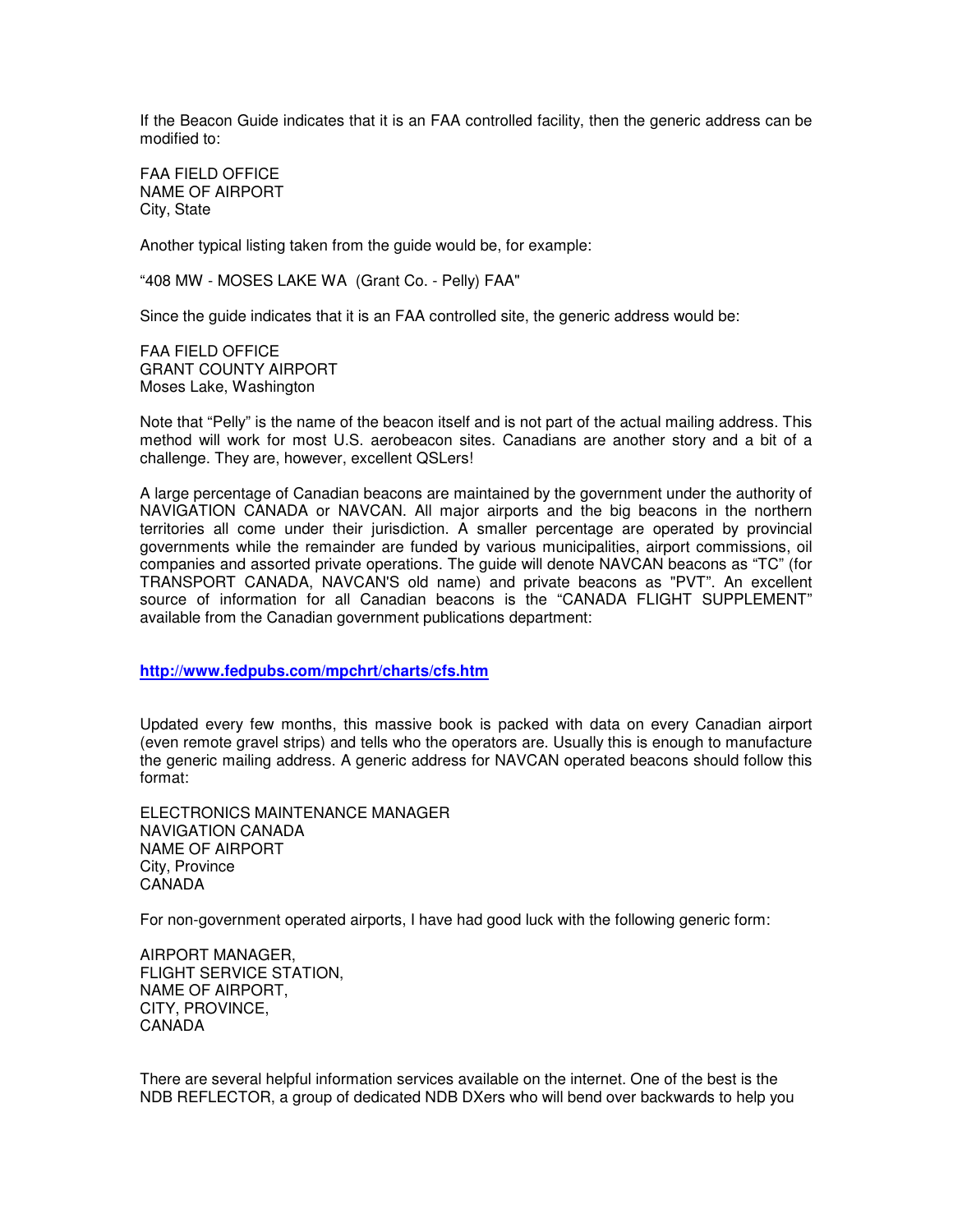out. There are many individuals on the reflector that can supply you with the needed information contained in Stryker's Beacon Guide. A simple request to the reflector will get you all that you need to form your generic address! Information on joining the NDB Reflector can be found here:

## **http://groups.yahoo.com/group/ndblist**

Another informative list, by Jack Sippel, can be found here:

**http://www.mindspring.com/~longwave/ndb-ils.csv**

This list often contains airport names as well as county names, both of value when trying to generate a generic address.

The well-known 'AIRNAV' website contains a data base that often supplies the name of the airport operating authority. This information can be accessed at:

**http://www.airnav.com/cgi-bin/navaid-info**

Lastly, the website maintained by Jill Dybka contains a list of addresses for many south-eastern U.S. beacons:

**http://dybka.home.mindspring.com/jill/radio/lwqsl.html**

Now that you know where to send your reports, let's examine the contents and enclosures of the report itself. The success or failure of your verification request is largely dependent on the quality of your written report. Finding the right format is largely a matter of trial and error. Remember that you will only have one opportunity to make a first impression. Try to make that impression a good one by presenting a neat (preferably typed) report, in letter form, that is neither too long nor too technical. Try to convey your enthusiasm in such a way that the recipient of your report will not want to let you down!

At all costs, avoid any ham or swl "jargon" that the recipent will probably not be familiar with. Signal strength should be described in general terms or in comparison with other nearby beacons, rather than in S-units or in SINPO code. Provide the exact date, time and frequency as you would normally, but also describe the "identification cycle" such as 'dash' after the ID or 'dash' after 3 IDs, etc. Provide the timing of the identifier in terms of the number of seconds per ID cycle and the number of cycles per minute. Don't forget to mention the beacon's pitch or frequency of the modulated tone (usually either 400 or 1020 Hz) along with the cycle information. The timing cycle and the tone are two characteristics that are actually unique and verifiable.

If you can normally hear the reported signal via groundwave, particularly during the daylight hours, provide this information. Most managers are interested in knowing their extended groundwave coverage. If you are reporting a frequently heard beacon, a description of the signal over several evenings is preferable to a "one-shot" reception report. Often times, however, the one-time reception of a distant beacon is the verification that we most often seek. In this case, the rarity and the distance covered should be the main focus of your report. Include a short description of your receiving equipment (including antenna information) in all reports, and perhaps even a photograph of your shack or specialized receive antenna, such as a loop. In brief, try to make the report interesting and informative rather then a simple plea for verification. Be sure to ask specifically about the beacon output power and antenna system details. This information is very hard to gather and is not available from information data banks.

Your reports must include a "prepared form card" (PFC) or a prepared letter unless you almost want to guarantee that no reply will be received! Only one aerobeacon to my knowledge, NB - 530, ever had a printed QSL card for verifying reception reports. Don't expect the manager to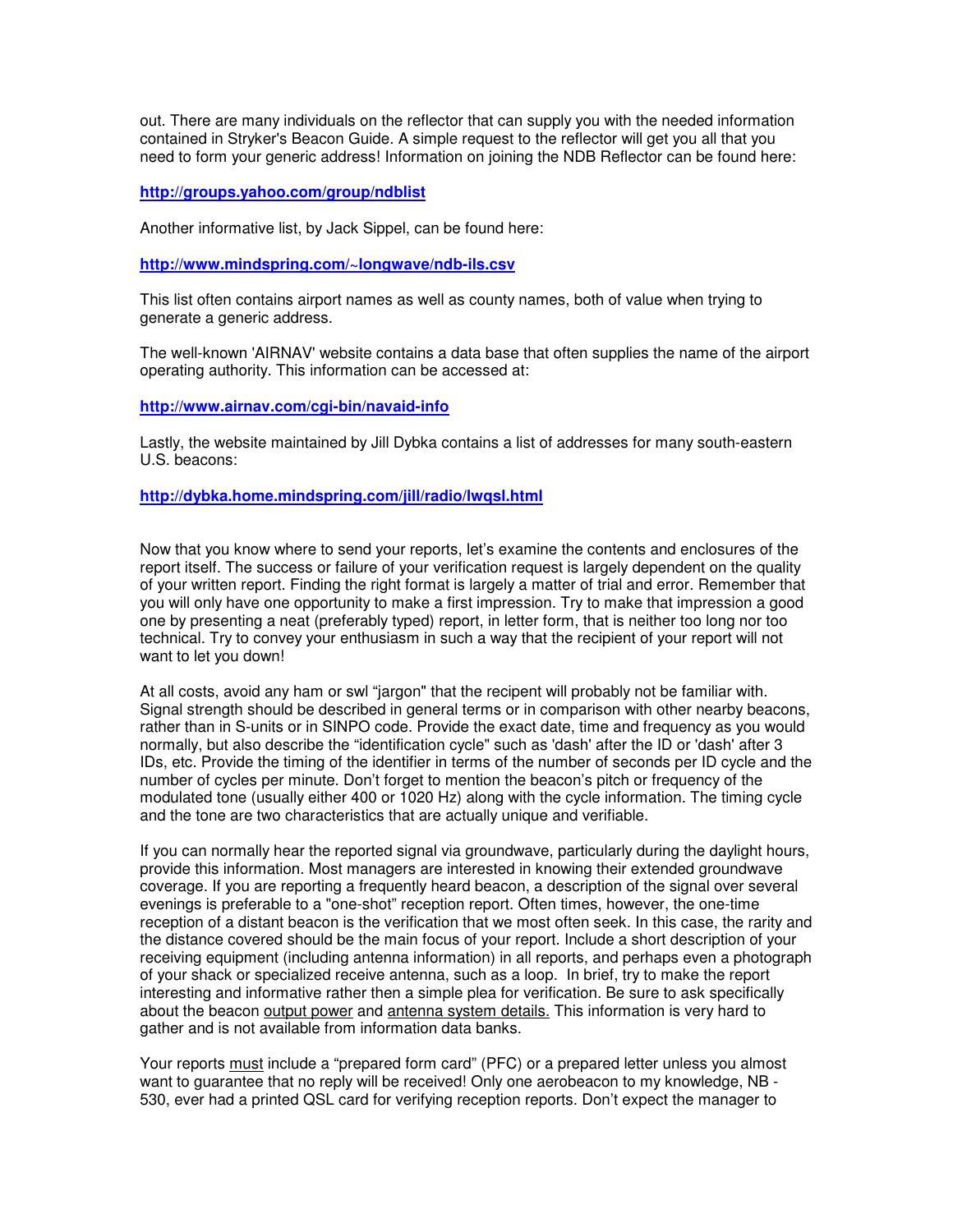make up a card just for you! The PFC should contain all of the essential data required for verification.

Each PFC should contain the following basic information:

- 1. Station identifier
- 2. Station location
- 3. Frequency in kHz.
- 4. Date/Time of reception<br>5. Verification of reception
- 5. Verification of reception statement
- 6. Blank space/location for signature/station stamp
- 7. Blank spaces/locations for items like antenna type, power, etc.

Keep in mind that if your card requires too much work or time to complete, you run the risk of losing the verification. Trying to develop an efficient and attractive "information gathering" PFC can be a hobby unto itself.

It is safe to assume that your chances of receiving a reply to your report are directly proportional to the quality of your report, including the PFC. If the verie-signer notices that you have taken the time and trouble to create a neat, professional looking PFC, hopefully he will assume that it must be of same importance to you. There are several ways of creating presentable PFCs'.

The easiest method of making a PFC is with your computer. The example shown below was created using my Windows 'Paint' program. Most printers will allow you to print on medium cardstock, suitable for the PFC. If you want something a little fancier, there are thousands of images available on the internet that can be cut and pasted onto your PFC. A liitle experimenting will provide you with many pleasing generic PFC designs.

|                             | MUNICIPAL AIRPORT                                                                              |
|-----------------------------|------------------------------------------------------------------------------------------------|
| 515 KHz                     | ROCK RAPIDS - IOWA                                                                             |
|                             | THIS WILL VERIFY YOUR RECEPTION OF RADIOBEACON<br>"RRQ" ON 515 KHz AT 0543 UTC ON FEB 4, 2003. |
| BEACON POWER:               | <b>WATTS</b>                                                                                   |
| <b>BEACON ANTENNA:</b>      |                                                                                                |
| SIGNATURE & OFFICIAL STAMP: |                                                                                                |
|                             |                                                                                                |
|                             |                                                                                                |

There has been a long-standing tradition amongst QSLers that reports should always include a souvenir or memento for the verifiers! Such "enclosures" need not be expensive or elaborate to demonstrate your good faith. Try to include a postcard of your area or a photograph of your equipment or antenna system. Lastly, but probably most importantly, close your letter with a polite request that your report be verified by the completion of the enclosed PFC.